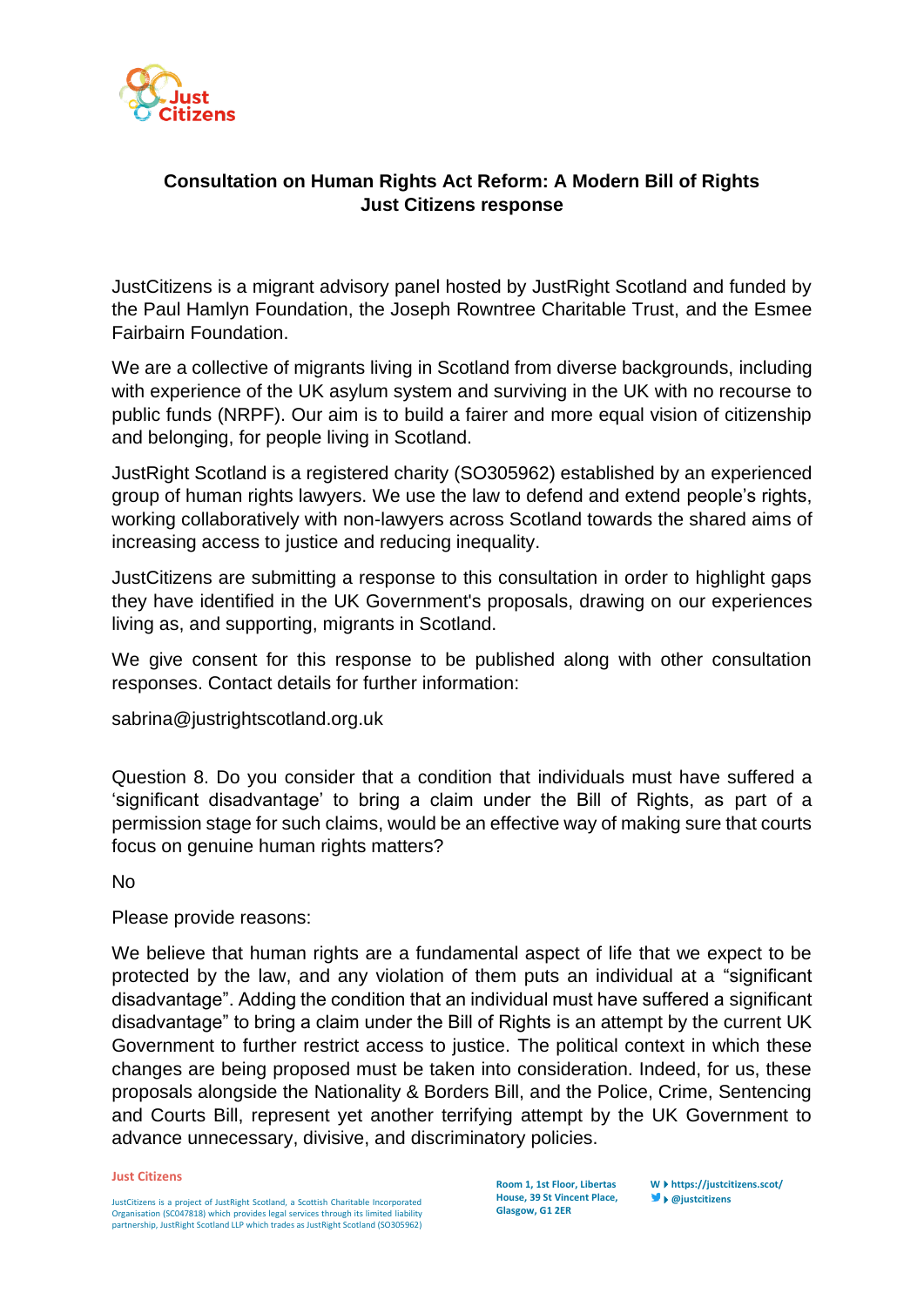

The language used in this question is not clear and the UK Government offers no explanation or clarification on how they intend to measure "significant disadvantage", paving the way for very broad interpretation. Additionally, who will decide what a significant disadvantage is? Who will this benefit and who will this discriminate against? The definition of a "significant disadvantage" is subjective; it changes drastically from case to case. For example, a £50 loss for a person with NRPF will be a significant disadvantage, however, a £2m loss will not be a significant disadvantage for a multinational corporation involved in an environmental or data protection dispute. Currently, the Human Rights Act is based on the idea of individuals possessing certain indisputable rights; because the individual is used as the unit of analysis, differences in context can be considered on a case-by-case basis; this approach guarantees a flexible system designed on purpose to avoid the application of a blanket approach. These proposals would weaken or remove that flexibility, resulting in ever more limited access to justice and redress.

The question implies that courts are currently inundated by non-genuine human rights claims. This assumption is not based on evidence and is simply false. If the government was serious about protecting courts from wasting time and resources on human rights claims, they would invest in preventative measures that would reduce breaches of human rights, such as civic education on human rights and the Human Rights Act.

We believe these proposals represent an attempt to discourage people from seeking justice and reducing accountability for the government. The process of taking a human rights claim to court is already time-consuming and emotionally draining, additional barriers will only further narrow the number of individuals able to access the courts to protect their human rights. Additionally, we want to highlight that framing this question around "effective ways" implies that bringing a claim, even when genuine, is not effective. Our human rights should matter more than money. This question creates a two-tier system for citizens, those deserving of human rights and those not deserving of them. The question also wrongly implies that some claims are genuine, and some are not and that some disadvantages are less significant than others. All human rights must be justiciable, and the courts must decide independently what cases to adjudicate. Courts must provide reasons when dismissing human rights claims on a case-by-case basis, without being forced to apply one blanket rule as the Government seems to suggest. There should be an assumption that all human rights claims are genuine, and as long as those rights are a part of the domestic legal framework they should be justiciable, and courts must have an obligation to look into those claims.

Question 24. How can we make sure deportations that are in the public interest are not frustrated by human rights claims? Which of the options, below, do you believe would be the best way to achieve this objective? Please provide reasons.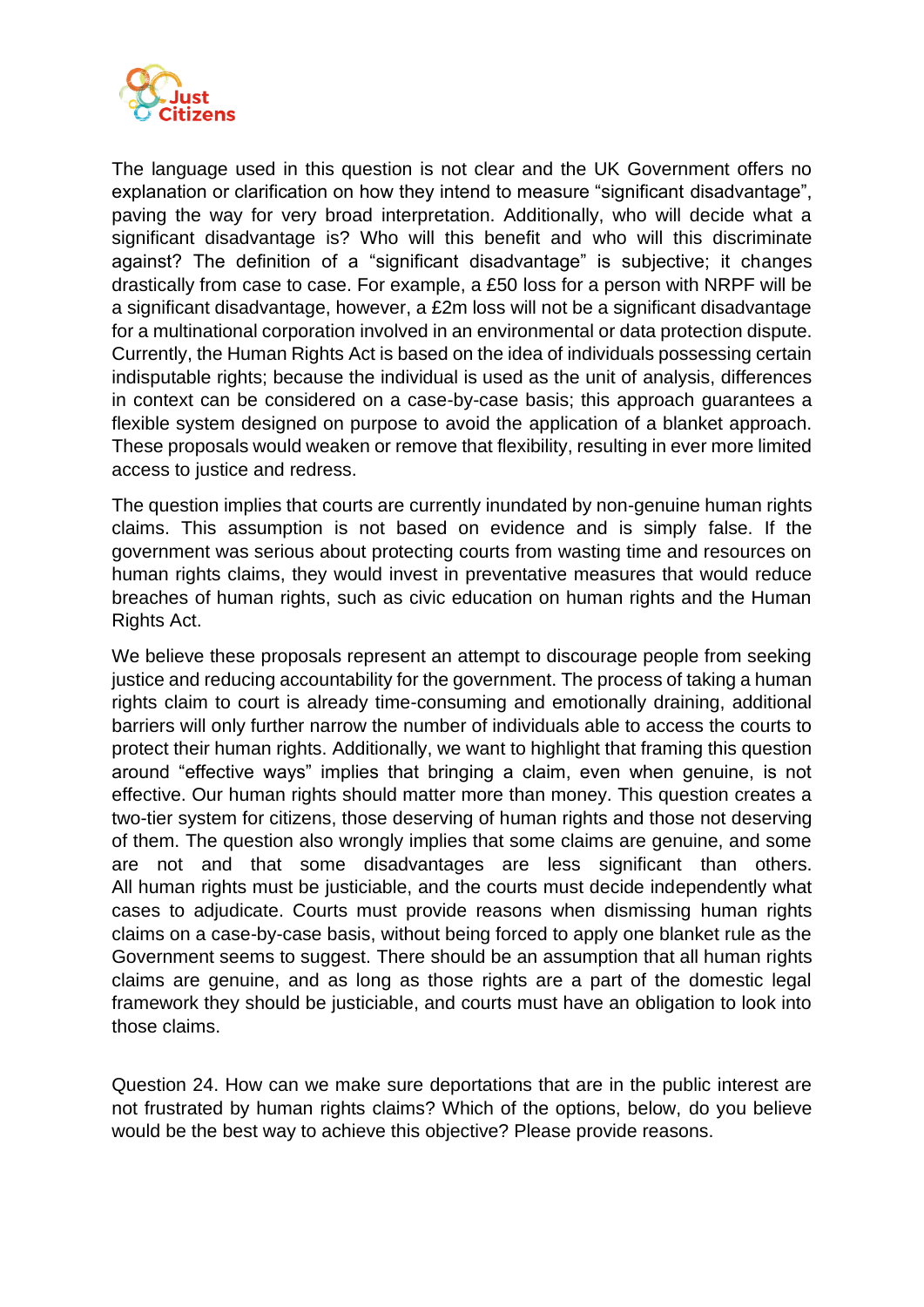

This is another terrifying question. Firstly, only three options are given, implying that one of them will form part of the new Bill of Rights. JustCitizens refuse to choose an option as none of them is viable. The question is about "deportations being frustrated by human rights claims", alluding to the fact that not everyone deserves to have their human rights protected, thus creating a two-tier system of individuals. The question implies people's basic human rights should be outweighed by deportation policies: the right to family life, the right to liberty, the right to a fair trial, the right to life. Should we be giving these up? Human rights are "like branches of a tree that protect us, and this, along with other proposed bills, is removing these trees one by one until there is nothing left for us".

The question implies that many people are waiting for deportation in the UK. This assumption is not based on evidence, as we know that deportation cases are few. The question also mentions public interest, but it does not explain what that would mean in practice, for example for a family where "a mother cannot be deported while a father can be. This would take away human rights from people, putting some human rights above others". We feel this proposal is clearly discriminatory against migrants and we oppose it on the basis that if implemented, it will result in harm for refugees, asylum seekers and other migrants. Again, we believe these changes cannot be viewed in isolation and must be viewed alongside the Police, Crime, Sentencing and Courts Bill which seeks to criminalise activities like peaceful gatherings. As migrants, we often wonder how long our safety will be protected and how quickly will activities previously allowed suddenly be criminalised. We already know that many policies and tactics are used disproportionately against specific marginalised and minority groups. The Government has a responsibility to protect all of us and ensure a basic standard of living, especially for those more at risk in our society. These proposals from the UK Government go directly against that responsibility. Finally, the question suggests that courts should substitute their view for that of the Secretary of State. This suggestion is absurd. It blurs the lines of the separation of power and suggests removing checks and balances from the actions of the executive. We believe the track record of this Government bodes disaster for human rights if their actions will go unchecked by our courts.

Question 25. While respecting our international obligations, how could we more effectively address, at both the domestic and international levels, the impediments arising from the Convention and the Human Rights Act to tackling the challenges posed by illegal and irregular migration?

Firstly, the framing of this question is incredibly concerning. It implies that the basic levels of protection that we should meet internationally are causing too much of an issue and a barrier to our government. Human rights ensure we all equally enjoy a basic and dignified standard of living; however, in this question, they are framed as a barrier.

If this Government truly wants to respect its international obligations, it cannot portray the European Convention on Human Rights and the Human Rights Act as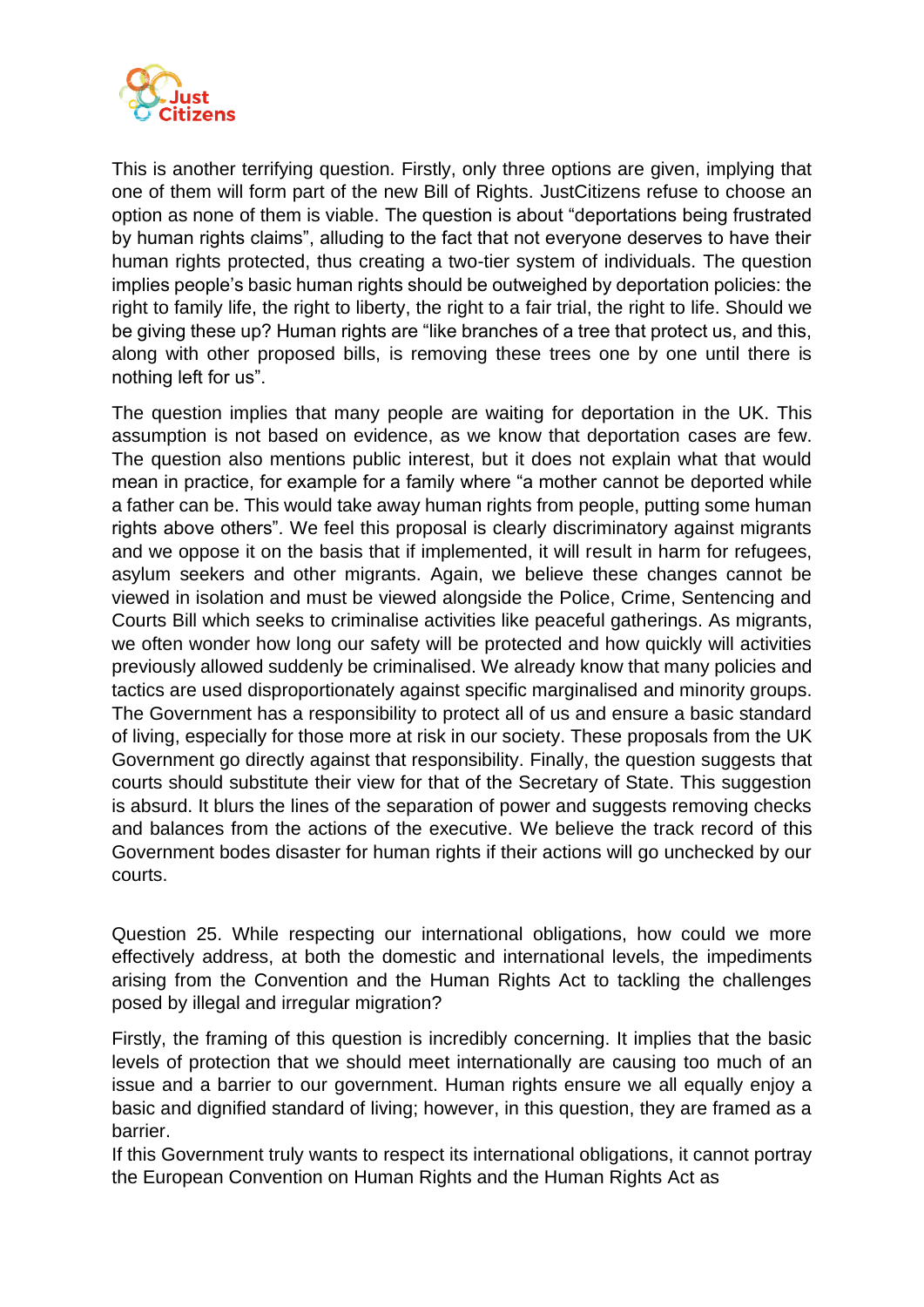

impediments to the realisation of human rights. This is an attempt to break away from our international obligations, creating a system with no scrutiny and accountability. These proposals refer to the removal of "failed asylum seekers;" this language is grotesque. It makes it sound as though the asylum seeker has failed when the system and the government have failed. The burden of offending will be put on the most vulnerable who are here to seek refuge. If the Government wants people to use safe and legal routes to migrate it needs to make those routes available. The track record of this Government is horrific in this respect as most recently proven by the Afghanistan crisis, and currently the invasion of Ukraine.

We, at Just Citizens, believe that migration is a natural social process that is not limited to one or a few countries and that cannot be stopped by governments or by adopting one or another piece of legislation. It is a complex social, economic, and political process, and its management also requires complex methods. We also believe that illegal and irregular migration in modern and democratic states must be managed not by revoking or curtailing fundamental human rights, but by adopting policies and programmes addressing illegal migration, including its roots, and by actively participating together with the international community's efforts to address irregular migration through the creation of safe and legal routes.

Question 27. We believe that the Bill of Rights should include some mention of responsibilities and/or the conduct of claimants, and that the remedies system could be used in this respect. Which of the following options could best achieve this?

None of these options

Please provide reasons:

This proposal is particularly frightening considering the various reports published in the last few years on ingrained unconscious biases within societal structures. Humans react differently to trauma and stress. We believe there is no "right" way to cope with a traumatic event – like a sudden illness or injury, becoming destitute or homeless, or being illegally arrested and detained – and to propose that individuals be judged by their conduct during a highly stressful process is insensitive and not in line with any trauma-informed practice. This question also brings about the idea of roles and responsibilities; placing this weight on the victim and attributing the worth of their human rights to their "conduct", a term we do not know what encompasses. It assumes that "if you do not behave, then you do not deserve human rights." It is universally recognised that human rights are entitlements that are due to all human beings by virtue of their humanity, and not because they have done something to deserve their human rights. All human beings have their human rights regardless of their gender, sex, race, religion, national origin, etc. The language of this question, along with the proposed changes, removes the universality of human rights. It assumes that some people are worthy recipients of damages. If we start with this now, how do we know that in a few years some people will be less worthy of the right to life than others? As discussed, these clauses are likely to affect the most vulnerable in society.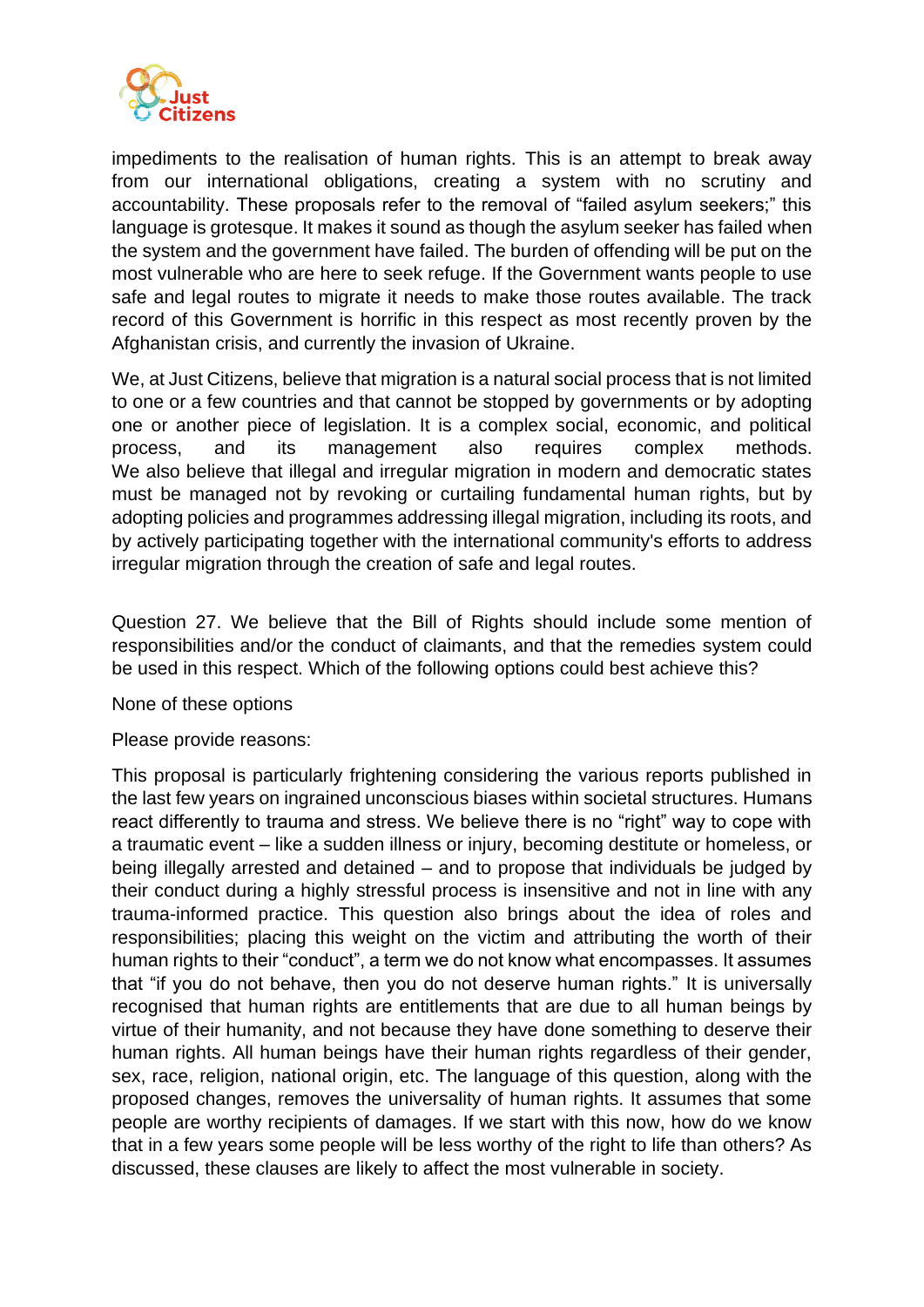

It undermines "the universality of human rights and creates fewer worthy recipients of damages in legal claims. The removal of these rights creeps on you. Who decided and measured the significance of the damage? Who values my conduct and how good it is? Are we ruled by a government we can trust?" Furthermore, we would like to note that the language and phrasing of this question are inaccessible. It should be easy enough for anyone to understand and respond, especially on human rights. But the language is intentionally divisive. This is incredibly concerning, and we will continue to challenge this.

Question 29. We would like your views and any evidence or data you might hold on any potential impacts that could arise as a result of the proposed Bill of Rights. In particular:

What do you consider to be the likely costs and benefits of the proposed Bill of Rights? (Please give reasons and supply evidence as appropriate):

We believe the changes to the Human Rights Act presented in these proposals are unnecessary, divisive, and discriminatory. As discussed, we do not think this new Bill will be protecting our human rights, instead, it will create more barriers and hurt the most vulnerable in society. These changes make it harder for people to seek justice and degrade human rights protections - this will have a negative impact on everyone, particularly those who are more vulnerable and those with protected characteristics. There is a cost to human lives, dignity, basic rights that will place undue strain on mental and emotional health, leading to physical health problems. This new Bill would have no benefits. The best way to mitigate any negative impact is to prevent it from happening. The best way to mitigate the impact of this bill is to Kill the Bill. As stated by one of our members, "these proposals are a dangerous and an evil change to the Human Rights Act and will have huge repercussions on a significant part of the population by dividing us into bad and good migrants. However, we ask ourselves, who decides? How do they decide who is bad and who is a good migrant?" These proposed changes, alongside the Nationality & Borders Bill, and the Police, Crime, Sentencing and Courts Bill, represents a "creeping removal of human rights". It moves us to a position where legislation is eating away at our basic rights and protections. This is dangerous for us all. The Covid-19 pandemic has already highlighted the degree to which inequality and institutional racism is ingrained within our system; these inequalities will be perpetuated by this new proposed Bill and will create further divisions in our communities. It will cause us all to lose trust in the system and shows that whoever wrote this has lost touch with communities across the country. We also want to take a moment to again stress, the language in this consultation is completely inaccessible. We believe this to be a deliberate attempt at restricting responses. We think that "questions are framed in a way that manages their response by making assumptions. It is a way to maintain control over the responses."